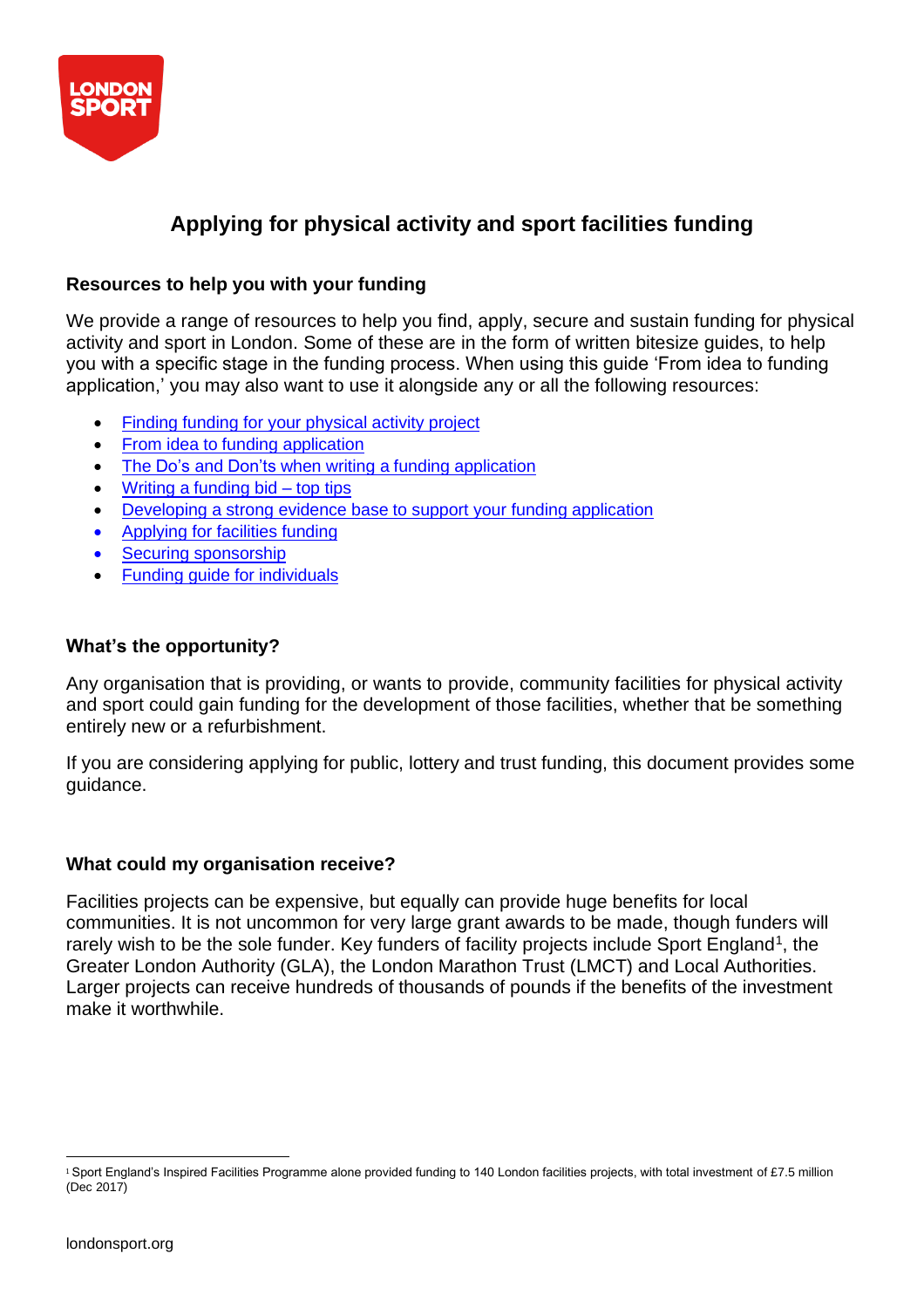

# **What do I need to think about?**

A lot! This is a complex area, but to make it easier you might want to think in terms of practicalities and technicalities. To achieve success in fundraising, we have highlighted below our practical and technical recommendations.

## **Practical recommendations**

#### **1. Establish the need and solution first**

Start from what is needed on your potential project, rather than using a particular funder's criteria to determine what you do. Establish a clear project concept answering the following questions: What is needed? For whom? Where? When? How?

### **2. Clearly prove your need**

Funders don't want to support a white elephant. If you have an idea for a facilities project then you will need to prove it is 'needed' by the local community that you serve. Evidence should be collated through robust market research with future customers. For ideas on how, see the guide [Developing](https://londonsport.org/funding-support/) a strong evidence base to support your funding application

## **Speak to your local community**

The more you place the community at the heart of your development and let them help shape your project, the better it is likely to be, and the easier it will be to apply for funding. Strong community involvement improves viability, making success more likely.

#### **3. Consider that the larger the project, the more challenging fundraising will be**

No funder is likely to fund a larger facilities project in isolation. It is much more likely that you will need to apply to several different funders, all of whom will have different timelines, processes and criteria.

#### **4. Be realistic about timeframes and a project development budget from the outset**

Most projects drastically underestimate the time it takes for a facilities project to come to fruition. For projects that require significant evidence gathering, approaching multiple funders, and securing planning permission, it is not uncommon for the project to last two to three years. It is important to recognise that you need to fundraise for the development of the project many months, sometimes years before you receive a grant. [Crowd funding](http://londonsport.org/raise-money-through-crowd-funding/) is a great way to raise money for these early stages and will also help verify your project amongst your target audience.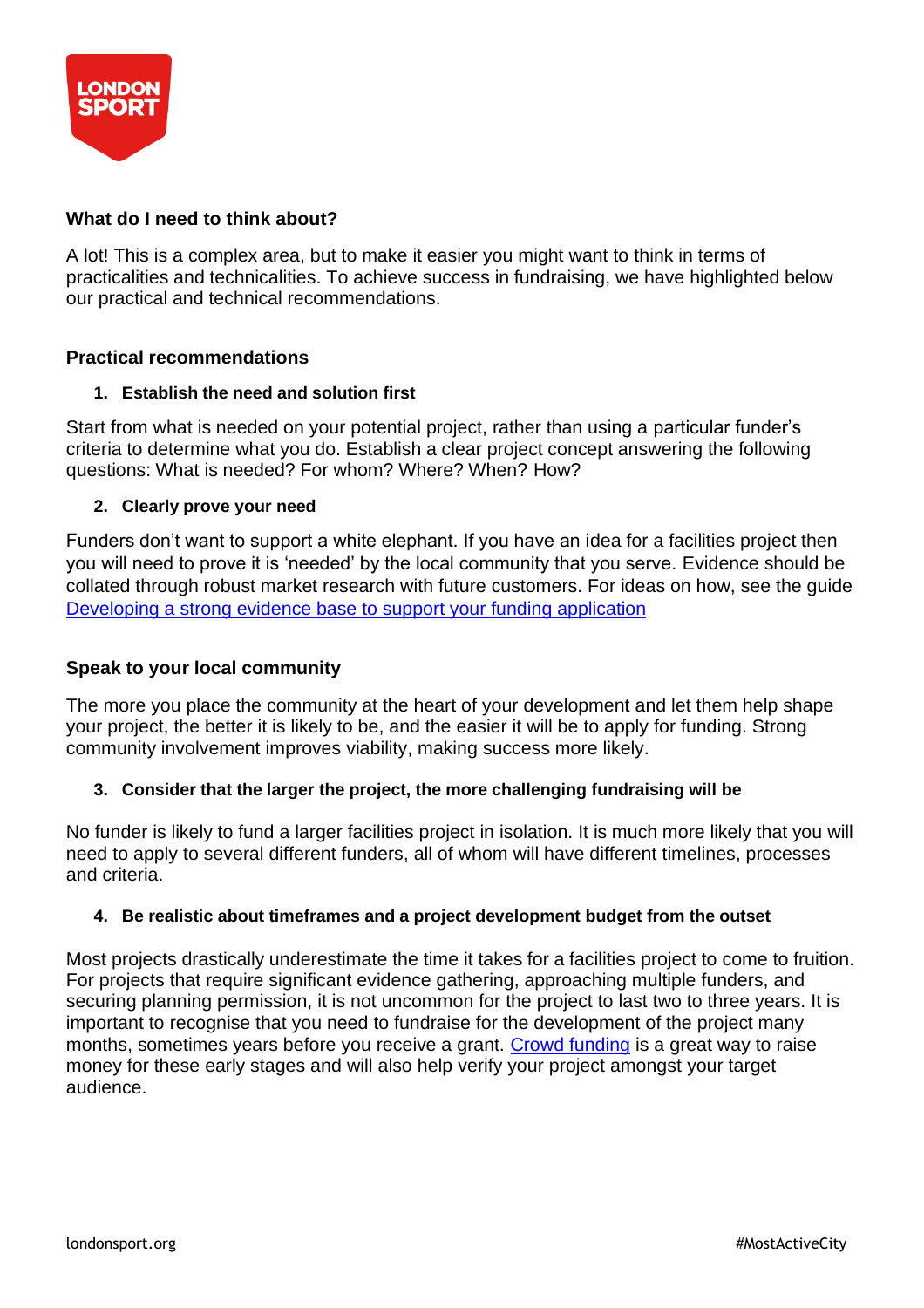

# **5. You are likely to need to have some funding that you can contribute**

Funders usually have a requirement for 'match funding', which means that they are unlikely to fund the entire project themselves. Fundraising will be more challenging if your organisation has nothing at all to contribute financially. As a rule of thumb, consider whether you as an organisation will be able to contribute between a quarter and a third of the estimated project cost. If you have no budget at all then you could consider alternative fundraising strategies for establishing your potential contribution – see the guide Securing [sponsorship](https://londonsport.org/funding-support/)

### **6. Achieve value for money**

Remember that the cost of building in London is extremely high, and funders will want to see value for money for each £1 they invest. Finding the best value should therefore be a priority, both in terms of the design proposals, and the contractors you use. Sport England's website has excellent guidelines on recommended design approaches for a vast range of facilities.

## **7. Produce a business plan early in the process**

Any new community facilities will require maintenance, management and eventually renewal. Funders will need to be assured that you have a realistic and sustainable plan to manage these facilities. It is in nobody's interests to develop a great facility that closes within a few years as it cannot be maintained and managed.

#### **Technical considerations**

#### **1. The greater the security of tenure, the more funding you could access**

Like all funders, those offering capital opportunities want to see maximum benefit from their investment. For facilities, this means the security of tenure, i.e. the rights for you to use the building for the purposes proposed, is crucial. If you own the land for your project then you are in a strong position, but if you have a lease then the rule of thumb is that the longer the lease the more funding you are likely to be able to receive. Some funders even state clearly the lease length needed for their grant thresholds. A typical lease length for a major grant over £100,000k can be 20 years+.

#### **2. If the applicant organisation is a private company, your funding options will be more restricted**

A significant proportion of charitable trusts will only fund registered charities and community groups. There are exceptions, for example Sport England and the Football Foundation, however even in those examples projects that are first and foremost about financial gain will not be funded.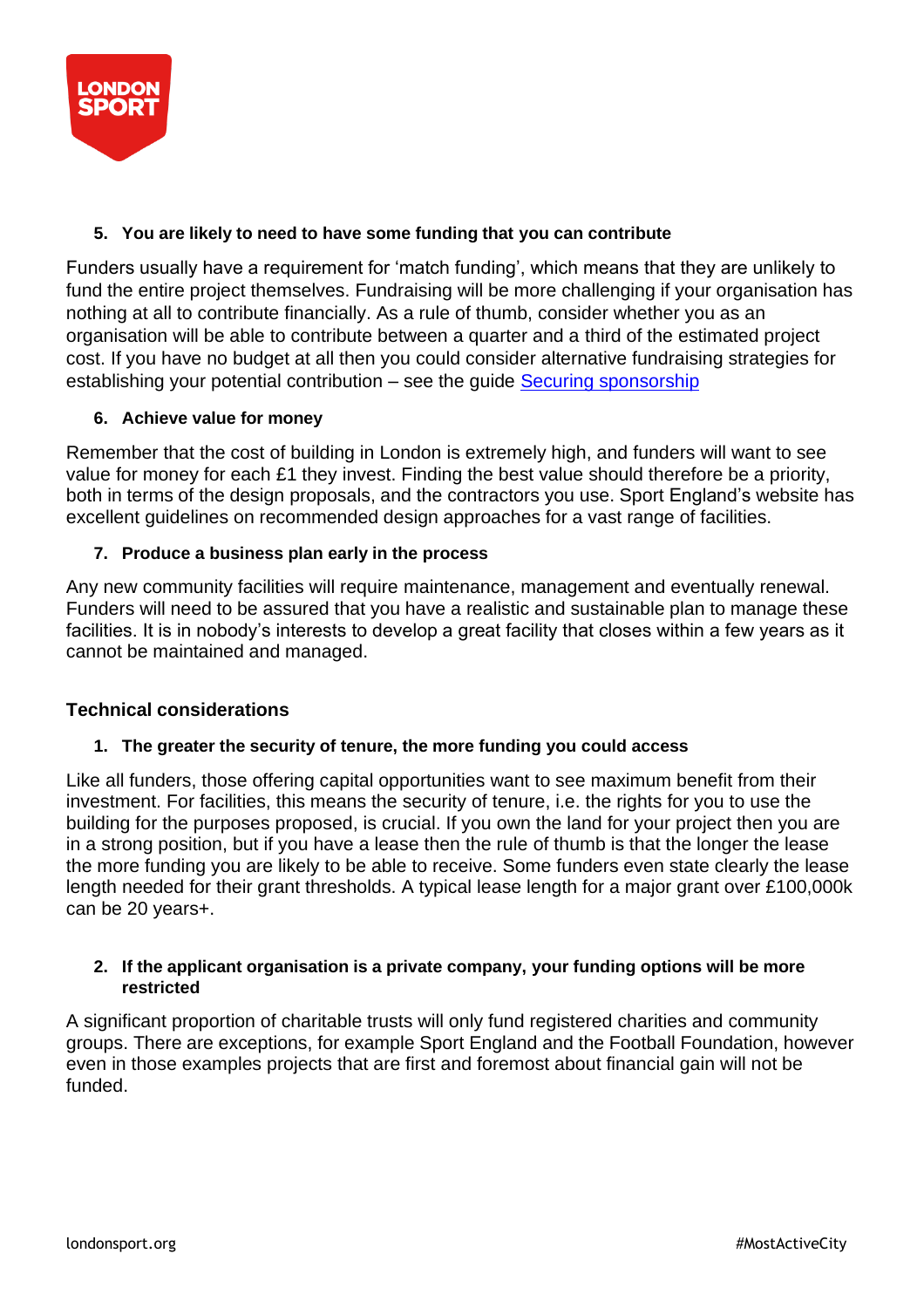

## **3. You are likely to have to develop basic plans and outline costs without receiving any funding**

Most funders will require that you have undertaken some basic feasibility work and have some initial costs (and ideally have some designs and floor plans) in advance of applying. This means that you are likely to have to bring in professional consultants from an early stage. For larger projects, sometimes architects will provide a pro-bono service to provide some very basic plans in return for a guaranteed commission. There are some grants available for feasibility studies and crowd [funding](http://londonsport.org/raise-money-through-crowd-funding/) has also been used to raise money for feasibility studies.

### 4. **The earlier you can secure planning permission the better**

If you require planning permission, it is best to secure it sooner rather than later in the project. Providing funding to a project that has not secured planning permission is a significant risk to a funder, even if a lot of community engagement has taken place. As such, any project application is strengthened if it is in place at first application stage, and the majority require it before a final award.

### **Further information and contacts**

For further support from London Sport, contact [funding@londonsport.org.](mailto:funding@londonsport.org)

For further information, the Sport England web pages on facilities are a very useful source of information. [Facilities and planning | Sport England.](https://www.sportengland.org/how-we-can-help/facilities-and-planning)

SAPCA, the Sports and Play Construction Association, offers free technical support, and provides lists of approved contractors for common facilities. <http://www.sapca.org.uk/home>

Club matters <https://www.sportenglandclubmatters.com/>

## **Case Study**

In 2015 London Sport worked with Streatham Youth and Community Trust (SYCT), a small community organisation based in a deprived part of Lambeth in South London, to gain funding to improve their Conyers Road facility. SYCT secured £156,000 in funding that would bring in a whole new adult audience whilst at the same time improving the facility for the young people that were already users. The two core funders were Sport England, through their Inspired Facilities Fund programme, and London Marathon Charitable Trust.

Angie Foran, Director, said: *"I was desperate to improve the facility and started thinking about seeking capital funding for the refurbishments. I had a few meetings with London Sport, which helped me to establish a focus for the refurbishment."*

Key to the project achieving significant funding was:

• A long lease on a well-established community facility, minimising the risk for investors.